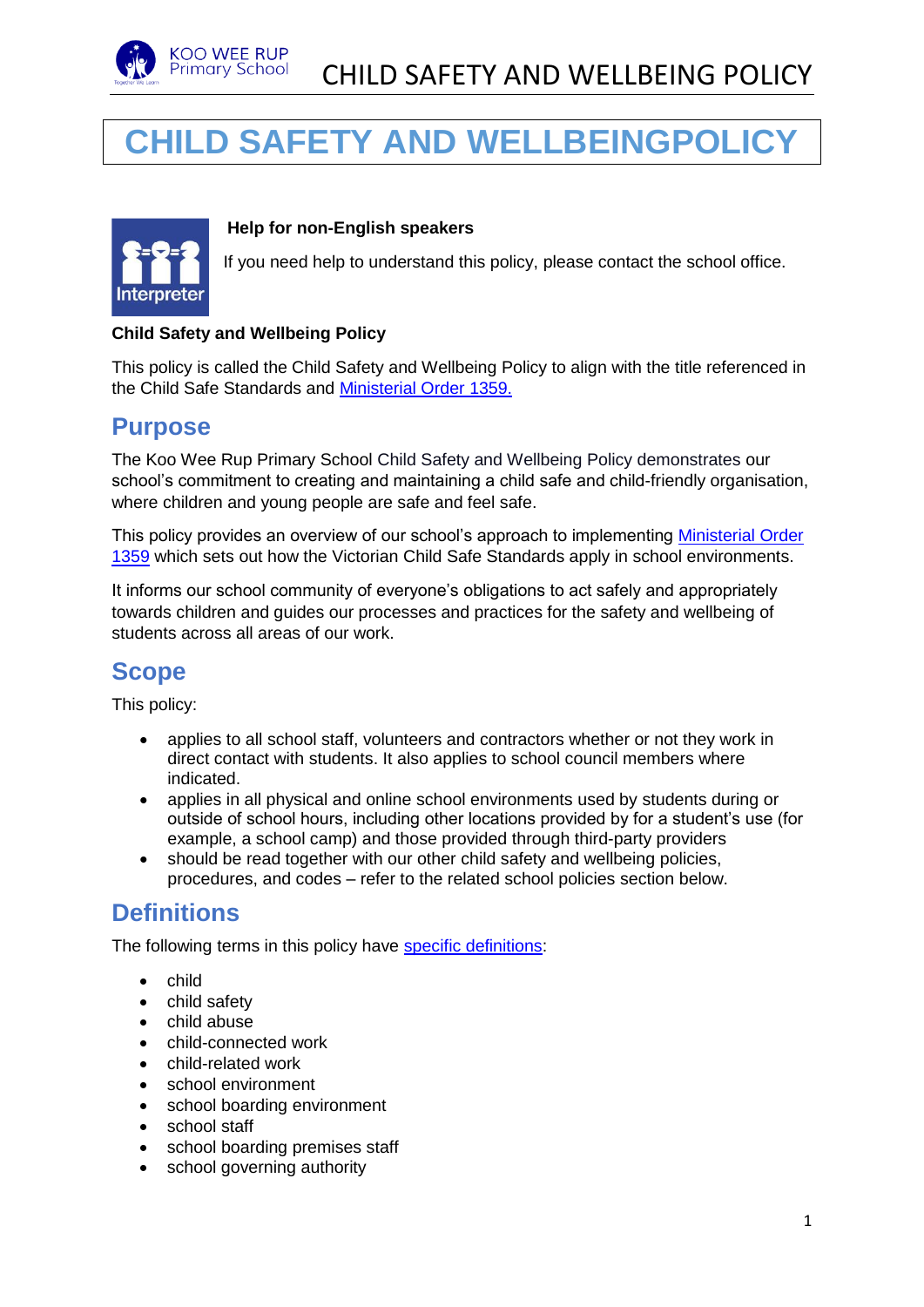

- school boarding premises governing authority
- student
- volunteer.

### **Statement of commitment to child safety**

Koo Wee Rup Primary School is a child safe organisation which welcomes all children, young people and their families.

We are committed to providing environments where our students are safe and feel safe, where their participation is valued, their views respected, and their voices are heard about decisions that affect their lives. Our child safe policies, strategies and practices are inclusive of the needs of all children and students.

We have no tolerance for child abuse and take proactive steps to identify and manage any risks of harm to students in our school environments.

We promote positive relationships between students and adults and between students and their peers. These relationships are based on trust and respect.

We take proactive steps to identify and manage any risk of harm to students in our school environment. When child safety concerns are raised or identified, we treat these seriously and respond promptly and thoroughly.

Particular attention is given to the child safety needs of Aboriginal students, those from culturally and linguistically diverse backgrounds, international students, students with disabilities, those unable to live at home, children and young people who identify as lesbian, gay, bisexual, trans and gender diverse, intersex and queer (LGBTIQ+) and other students experiencing risk or vulnerability. Inappropriate or harmful behaviour targeting students based on these or other characteristics, such as racism or homophobia, are not tolerated at our school, and any instances identified will be addressed with appropriate consequences.

Child safety is a shared responsibility. Every person involved in our school has an important role in promoting child safety and wellbeing and promptly raising any issues or concerns about a child's safety.

We are committed to regularly reviewing our child safe practices, and seeking input from our students, families, staff, and volunteers to inform our ongoing strategies.

#### **Roles and responsibilities**

#### **School Leadership Team**

Our school Leadership Team (comprising of the Principal, Assistant Principal and Learning Specialists) is responsible for ensuring that a strong child safe culture is created and maintained, and that policies and practices are effectively developed and implemented in accordance with Ministerial Order 1359.

Principals and Assistant Principals will:

- ensure effective child safety and wellbeing governance, policies, procedures, codes and practices are in place and followed
- model a child safe culture that facilitates the active participation of students, families and staff in promoting and improving child safety, cultural safety and wellbeing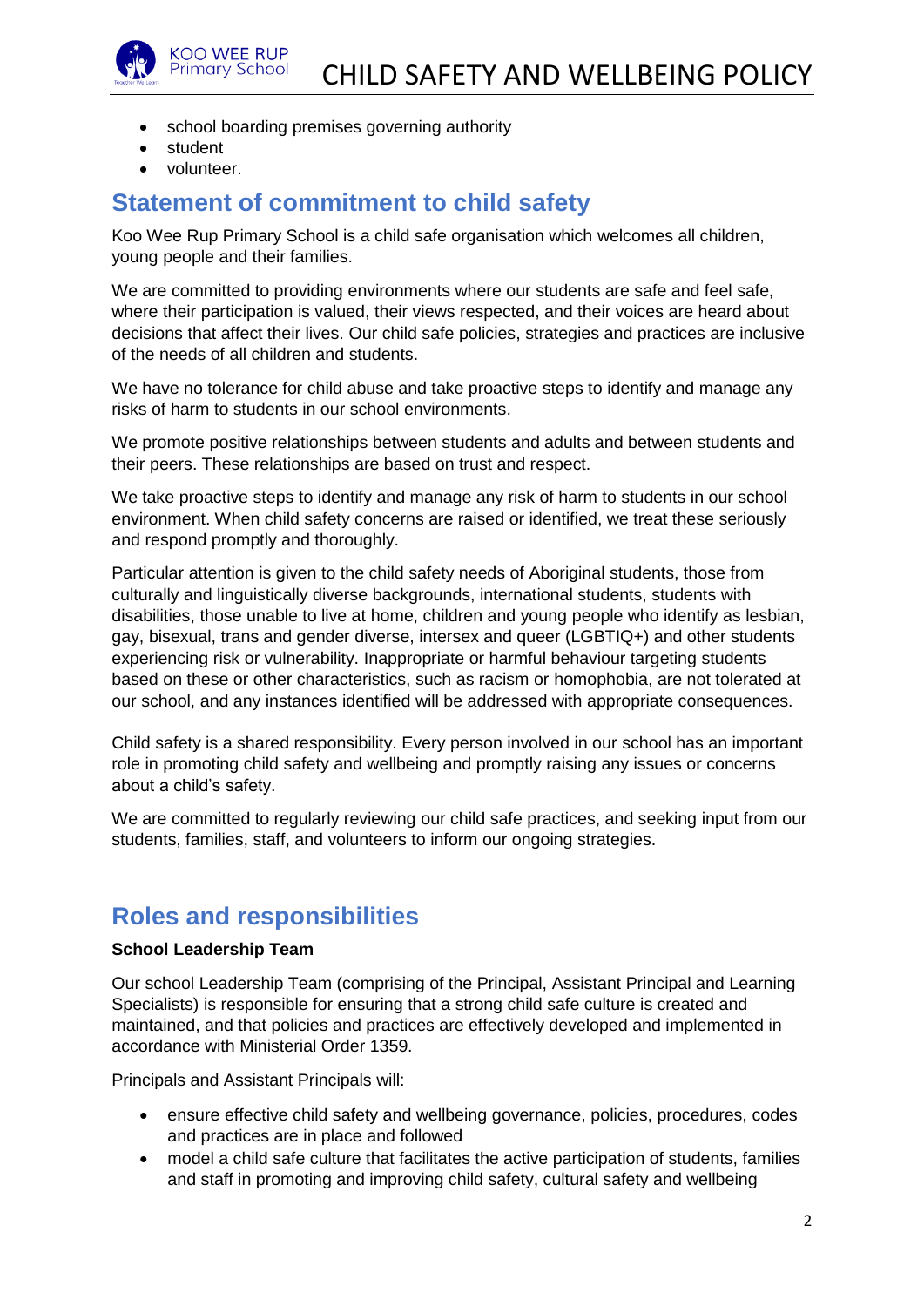

- enable inclusive practices where the diverse needs of all students are considered
- reinforce high standards of respectful behaviour between students and adults, and between students
- promote regular open discussion on child safety issues within the school community including at leadership team meetings, staff meetings and school council meetings
- facilitate regular professional learning for staff and volunteers (where appropriate) to build deeper understandings of child safety, cultural safety, student wellbeing and prevention of responding to abuse
- create an environment where child safety complaints and concerns are readily raised, and no one is discouraged from reporting an allegation of child abuse to relevant authorities.

#### **School staff and volunteers**

All staff and volunteers will:

- participate in child safety and wellbeing induction and training provided by the school or the Department of Education and Training, and always follow the school's child safety and wellbeing policies and procedures
- act in accordance with our Child Safety Code of Conduct which is available to view via our website [http://www.kooweerupps.vic.edu.au](http://www.kooweerupps.vic.edu.au/) or in hardcopy at the Office
- identify and raise concerns about child safety issues in accordance with our Child Safety Responding and Reporting Obligations Policy and Procedures which is available to view via our website [http://www.kooweerupps.vic.edu.au](http://www.kooweerupps.vic.edu.au/) or in hardcopy at the Office, including following the [Four Critical Actions for Schools](https://www.education.vic.gov.au/school/teachers/health/childprotection/Pages/report.aspx)
- ensure students' views are taken seriously and their voices are heard about decisions that affect their lives
- implement inclusive practices that respond to the diverse needs of students.

#### **School council**

In performing the functions and powers given to them under the *Education and Training Reform Act 2006*, School Council members will:

- champion and promote a child safe culture with the broader school community
- ensure that child safety is a regular agenda item at school council meetings
- undertake annual training on child safety,
- approve updates to, and act in accordance with the Child Safety Code of Conduct to the extent that it applies to School Council employees and members
- when hiring School Council employees, ensure that selection, supervision, and management practices are child safe. At Koo Wee Rup Primary School, School Council employment duties are delegated to the Principal who is bound by this policy.

#### **Specific staff child safety responsibilities**

At Koo Wee Rup Primary School, the Assistant Principal holds responsibility for providing support to the Principal to implement our child safety policies and practices, including staff and volunteer training.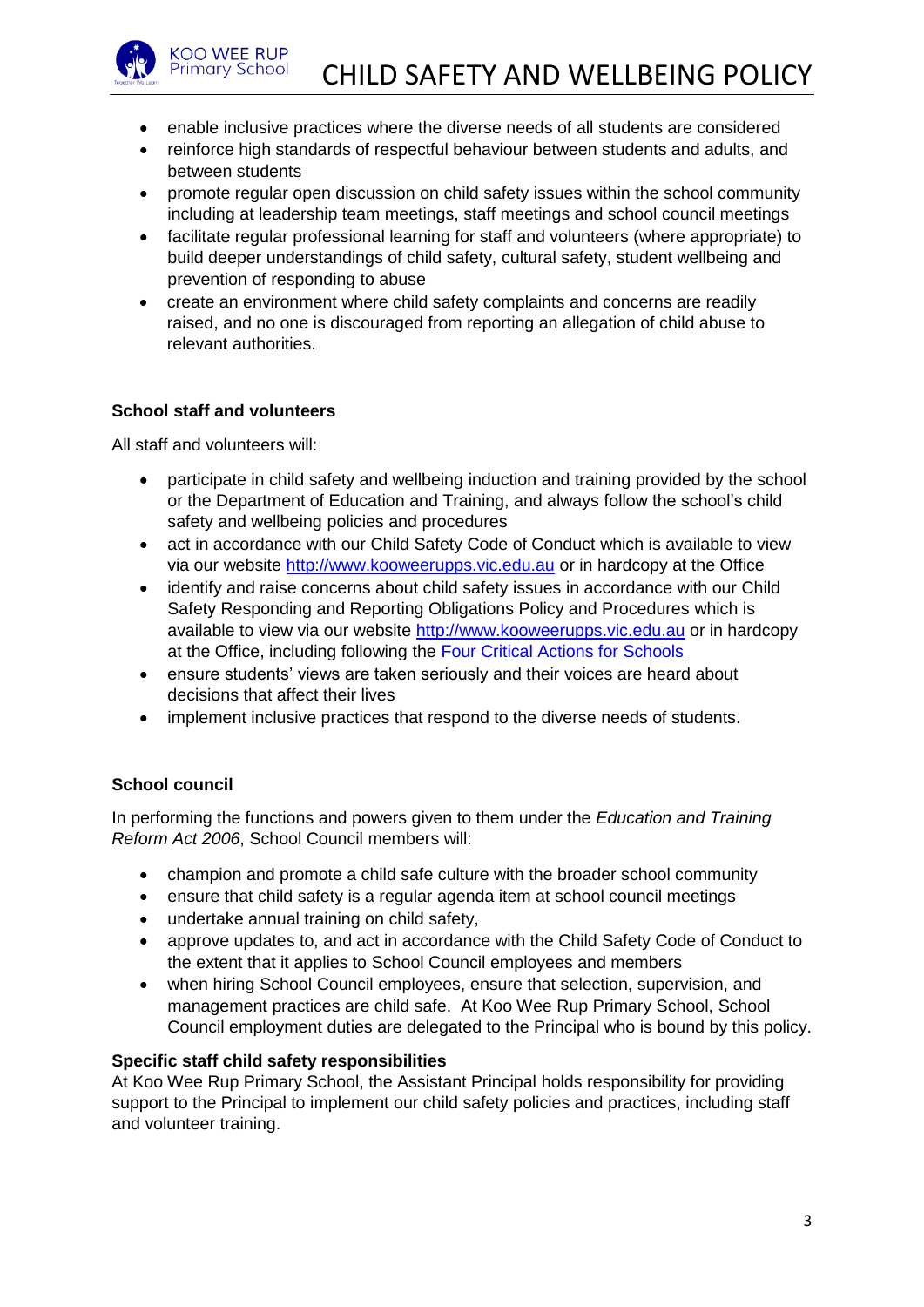

The responsibilities of the child safety champion (Assistant Principal) are outlined at [Guidance for child safety champions.](https://www.vic.gov.au/guidance-child-safety-champions) In addition to these roles, our child safety champion is also responsible for:

- supporting the wellbeing needs of all students at Koo Wee Rup Primary School by providing support and guidance to teachers and families
- overseeing the school chaplaincy program
- liaising with support and intervention services that provide support to students and their families

Our Principal and Assistant Principal are the first point of contact for child safety concerns or queries and for coordinating responses to child safety incidents.

- The Principal is responsible for monitoring the school's compliance with the Child Safety and Wellbeing Policy. Anyone in our school community should approach the Principal if they have any concerns about the school's compliance with the Child Safety and Wellbeing Policy.
- The Principal is responsible for informing the school community about this policy, and making it publicly available
- Other specific roles and responsibilities are named in other child safety policies and procedures, including the Child Safety Code of Conduct, Child Safety Responding and Reporting Obligations (including Mandatory Reporting) Policy and Procedures, and Child Safety Risk Register.

### **Child Safety Code of Conduct**

Our Child Safety Code of Conduct sets the boundaries and expectations for appropriate behaviours between adults and students. It also clarifies behaviours that are not acceptable in our physical and online environments.

We ensure that students also know what is acceptable and what is not acceptable so that they can be clear and confident about what to expect from adults in the school.

The Child Safety Code of Conduct, which is available to view via our website [http://www.kooweerupps.vic.edu.au](http://www.kooweerupps.vic.edu.au/) or in hardcopy at the Office, also includes processes to report inappropriate behaviour.

### **Managing risks to child safety and wellbeing**

At our school we identify, assess and manage risks to child safety and wellbeing in our physical and online school environments. These risks are managed through our child safety and wellbeing policies, procedures and practices, and in our activity specific risk registers, such as those we develop for off-site overnight camps, adventure activities and facilities and services we contract through third party providers for student use.

Our Child Safety Risk Register is used to record any identified risks related to child abuse alongside actions in place to manage those risks. Our school Leadership Team will monitor and evaluate the effectiveness of the actions in the Child Safety Risk Register at least annually.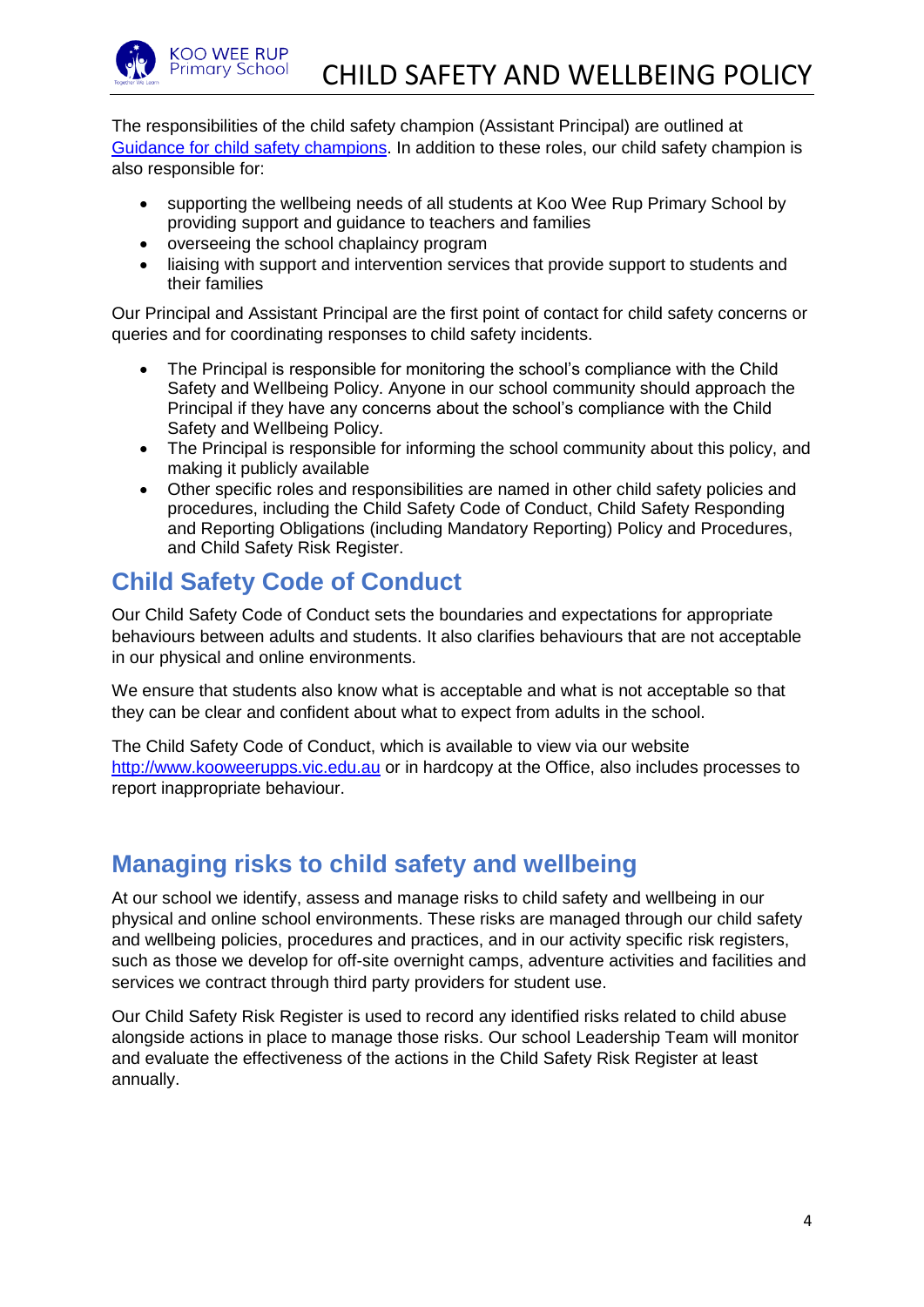

### **Establishing a culturally safe environment**

At Koo Wee Rup Primary School, we are committed to establishing an inclusive and culturally safe school where the strengths of Aboriginal culture, values and practices are respected.

We think about how every student can have a positive experience in a safe environment. For Aboriginal students, we recognise the link between Aboriginal culture, identity and safety and actively create opportunities for Aboriginal students and the Aboriginal community to have a voice and presence in our school planning, policies, and activities.

We have developed the following strategies to promote cultural safety in our school community:

- An acknowledgement of country is conducted at the beginning of whole school events, recognising Aboriginal past and present
- An acknowledgement of country plaque is visible in our school foyer
- A Cultural Leader student leadership position has been established
- The Aboriginal and Torres Strait Islander flags are visible with the Australian Flag at school assemblies
- Staff have been selected to join the network Marrung Steering Committee
- All Aboriginal and Torres Strait Islander students have an individual learning plan and their progress is monitored by the Assistant Principal

#### **Student empowerment**

To support child safety and wellbeing at Koo Wee Rup Primary School, we work to create an inclusive and supportive environment that encourages students and families to contribute to our child safety approach and understand their rights and their responsibilities.

Respectful relationships between students are reinforced and we encourage strong friendships and peer support in the school to ensure a sense of belonging through implementing our whole school approach to Respectful Relationships, our Code of Conduct, our school values and the GEM principles.

We inform students of their rights through our whole school approach to Respectful Relationships and give them the skills and confidence to recognise unsafe situations with adults or other students and to speak up and act on concerns relating to themselves or their peers. We ensure our students know who to talk to if they are worried or feeling unsafe and we encourage them to share concerns with a trusted adult at any time. Students and families can report concerns via the Office.

When the school is gathering information in relation to a complaint about alleged misconduct or abuse of a child, we will listen to the complainant's account and take them seriously, check our understanding of the complaint, support the student and keep them (and their parents and carers, as appropriate) informed about progress.

### **Family engagement**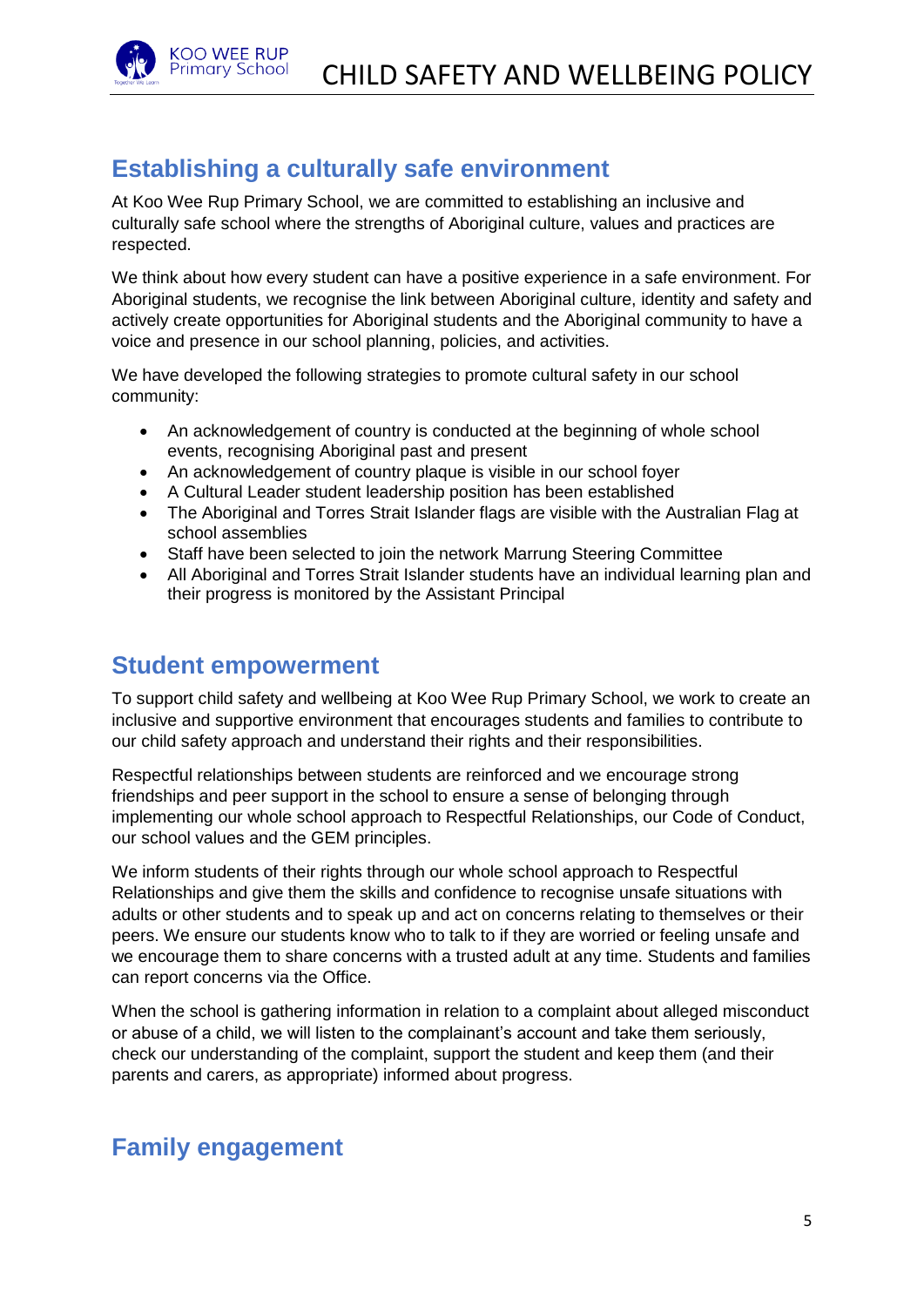

Our families and the school community have an important role in monitoring and promoting children's safety and wellbeing and helping children to raise any concerns.

To support family engagement, at Koo Wee Rup Primary School we are committed to providing families and community with accessible information about our school's child safe policies and practices and involving them in our approach to child safety and wellbeing.

We will create opportunities for families to have input into the development and review of our child safety policies and practices and encourage them to raise any concerns and ideas for improvement.

We do this by:

- inviting parents to participate in our School Council
- inviting parents to participate in online surveys periodically
- making all of our child safety policies and procedures available for students and parents at [http://www.kooweerupps.vic.edu.au](http://www.kooweerupps.vic.edu.au/) or in hardcopy at the Office
- sending home regular newsletters to inform families and the school community about any significant updates to our child safety policies or processes, and strategies or initiatives that we are taking to ensure student safety
- PROTECT Child Safety posters will be displayed across the school

### **Diversity and equity**

As a child safe organisation, we celebrate the rich diversity of our students, families and community and promote respectful environments that are free from discrimination. Our focus is on wellbeing and growth for all.

We recognise that every child has unique skills, strengths and experiences to draw on.

We pay particular attention to individuals and groups of children and young people in our community with additional and specific needs. This includes tailoring our child safety strategies and supports to the needs of:

- Aboriginal children and young people
- children from culturally and linguistically diverse backgrounds
- children and young people with disabilities
- children unable to live at home or impacted by family violence
- international students
- children and young people who identify as LGBTIQ+.

Our Student Wellbeing and Engagement Policy which is available to view via our website [http://www.kooweerupps.vic.edu.au](http://www.kooweerupps.vic.edu.au/) or in hardcopy at the Office, provides more information about the measures we have in place to support diversity and equity.

#### **Suitable staff and volunteers**

At Koo Wee Rup Primary School, we apply robust child safe recruitment, induction, training, and supervision practices to ensure that all staff, contractors, and volunteers are suitable to work with children.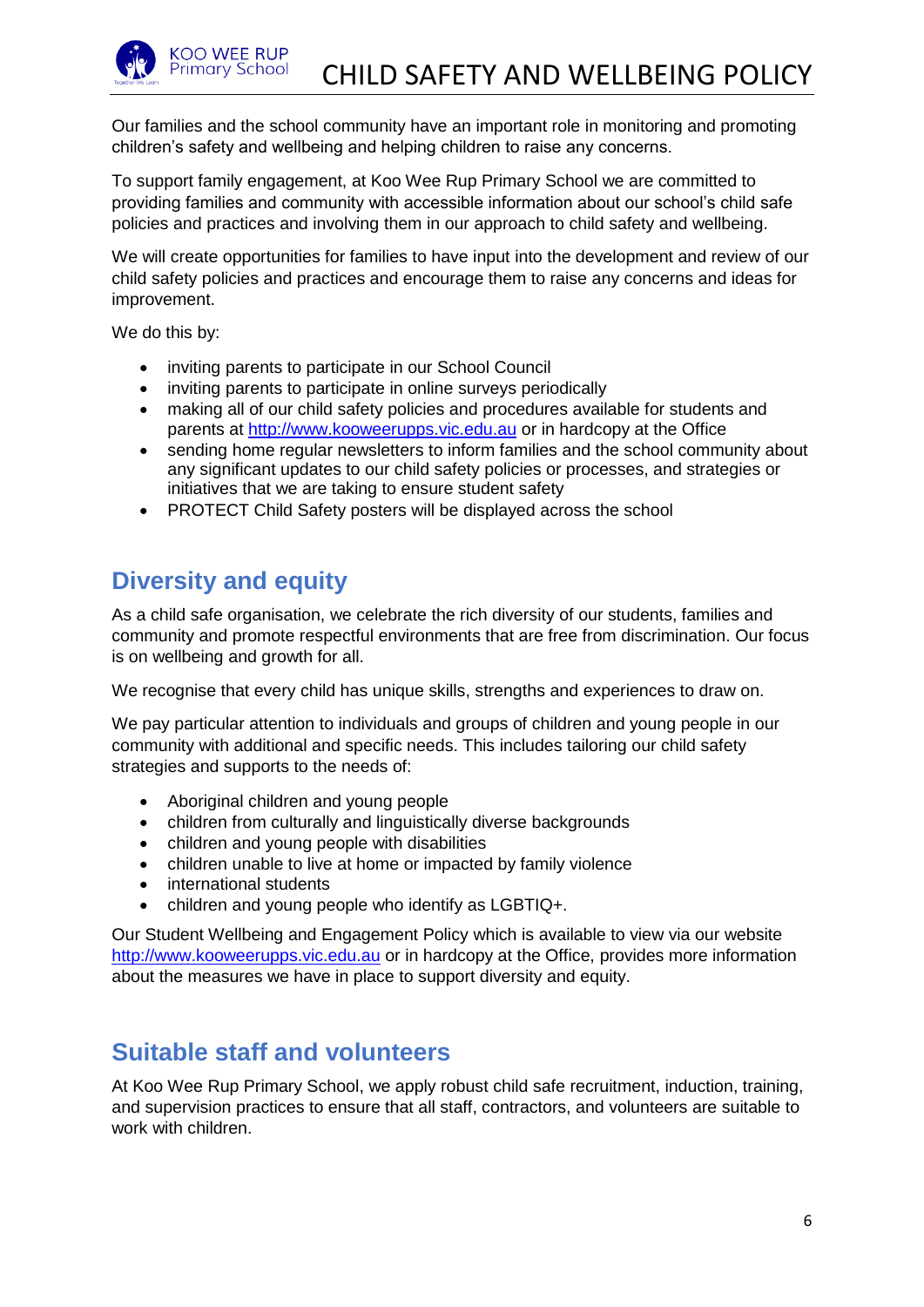

#### **Staff recruitment**

When recruiting staff, we follow the Department of Education and Training's recruitment policies and guidelines, available on the Policy and Advisory Library (PAL) at:

- [Recruitment in Schools](https://www2.education.vic.gov.au/pal/recruitment-schools/overview)
- [Suitability for Employment Checks](https://www2.education.vic.gov.au/pal/suitability-employment-checks/overview)
- [School Council Employment](https://www2.education.vic.gov.au/pal/school-council-employment/overview)
- [Contractor OHS Management.](https://www2.education.vic.gov.au/pal/contractor-ohs-management/policy)

When engaging staff to perform child-related work, we:

- sight, verify and record the person's Working with Children clearance or equivalent background check such as a Victorian teaching registration
- collect and record:
	- o proof of the person's identity and any professional or other qualifications
	- $\circ$  the person's history of working with children
	- o references that address suitability for the job and working with children.
	- o references that address suitability for the job and working with children.

#### Staff induction

All newly appointed staff will be expected to participate in our child safety and wellbeing induction program. The program will include a focus on:

- the Child Safety and Wellbeing Policy (this document)
- the Child Safety Code of Conduct
- the Child Safety Responding and Reporting Obligations (including Mandatory Reporting) Policy and Procedures and
- any other child safety and wellbeing information that school leadership considers appropriate to the nature of the role.

#### Ongoing supervision and management of staff

All staff engaged in child-connected work will be supervised appropriately to ensure that their behaviour towards children is safe and appropriate.

Staff will be monitored and assessed to ensure their continuing suitability for child-connected work. This will be done via the Department's PDP process.

Inappropriate behaviour towards children and young people will be managed swiftly and in accordance with our school and department policies and our legal obligations. Child safety and wellbeing will be paramount.

#### Suitability of volunteers

All volunteers are required to comply with our Volunteers Policy which is available to view via our website [http://www.kooweerupps.vic.edu.au](http://www.kooweerupps.vic.edu.au/) or in hardcopy at the Office, which describes how we assess the suitability of prospective volunteers and outlines expectations in relation to child safety and wellbeing induction and training, and supervision and management.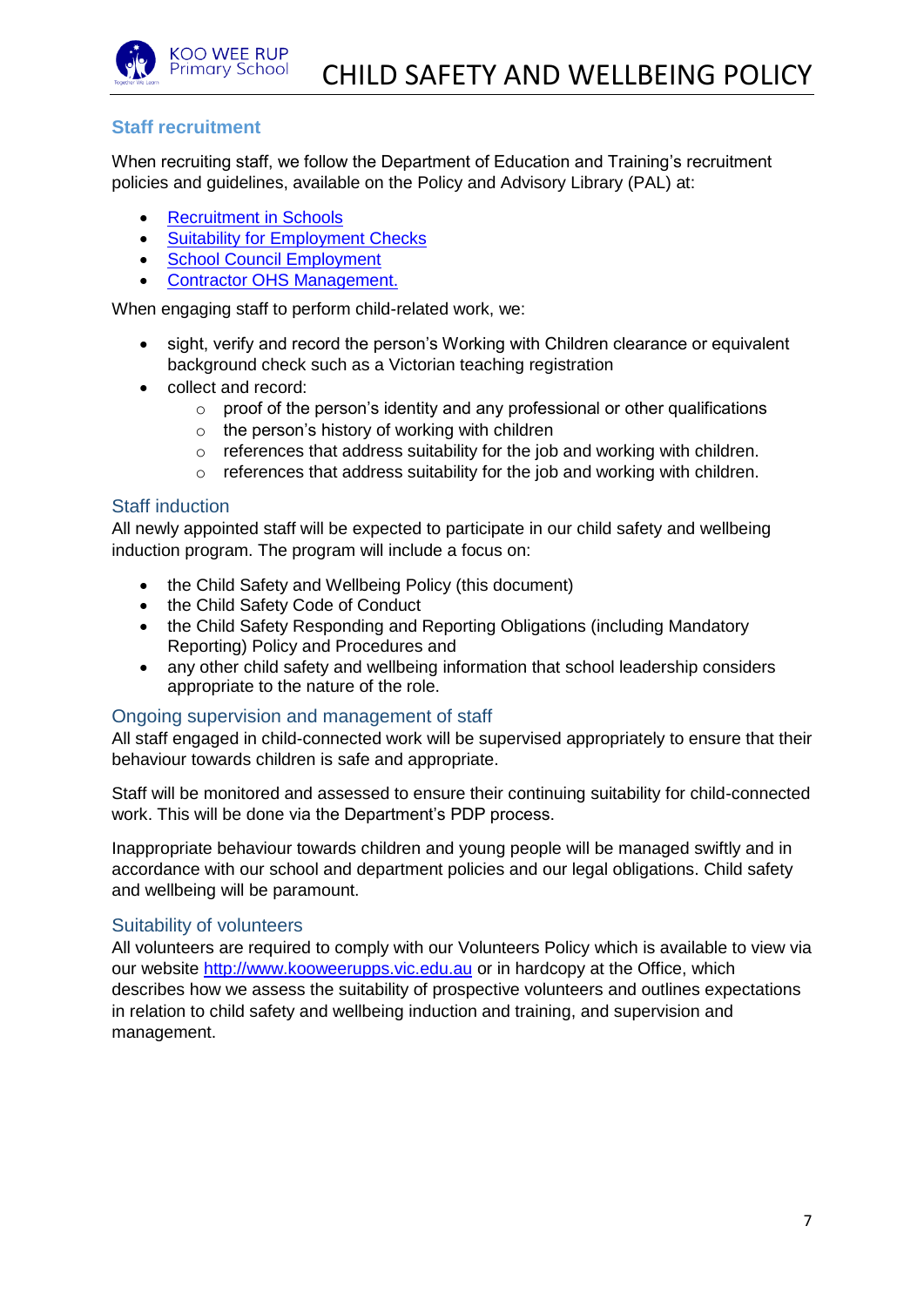

## **Child safety knowledge, skills and awareness**

Ongoing training and education are essential to ensuring that staff understand their roles and responsibilities and develop their capacity to effectively address child safety and wellbeing matters.

In addition to the child safety and wellbeing induction, our staff will participate in a range of training and professional learning to equip them with the skills and knowledge necessary to maintain a child safe environment.

Staff child safety and wellbeing training will be delivered at least annually and will include guidance on:

- our school's child safety and wellbeing policies, procedures, codes, and practices
- completing the Protecting Children Mandatory Reporting and Other Legal [Obligations](http://elearn.com.au/det/protectingchildren/) online module annually
- recognising indicators of child harm including harm caused by other children and students
- responding effectively to issues of child safety and wellbeing and supporting colleagues who disclose harm
- how to build culturally safe environments for children and students
- information sharing and recordkeeping obligations
- how to identify and mitigate child safety and wellbeing risks in the school environment.

Other professional learning and training on child safety and wellbeing, for example, training for our volunteers, will be tailored to specific roles and responsibilities and any identified or emerging needs or issues.

#### School council training and education

To ensure our school council is equipped with the knowledge required to make decisions in the best interests of student safety and wellbeing, and to identify and mitigate child safety and wellbeing risks in our school environment, the council is trained at least annually. Training includes guidance on:

- individual and collective obligations and responsibilities for implementing the Child Safe Standards and managing the risk of child abuse
- child safety and wellbeing risks in our school environment
- Koo Wee Rup Primary School child safety and wellbeing policies, procedures, codes and practices

#### **Complaints and reporting processes**

Koo Wee Rup Primary School fosters a culture that encourages staff, volunteers, students, parents, and the school community to raise concerns and complaints. This makes it more difficult for breaches of the code of conduct, misconduct or abuse to occur and remain hidden.

We have clear pathways for raising complaints and concerns and responding and this is documented in our school's Complaint Policy. The Complaints Policy is available to view via our website [http://www.kooweerupps.vic.edu.au](http://www.kooweerupps.vic.edu.au/) or in hardcopy at the Office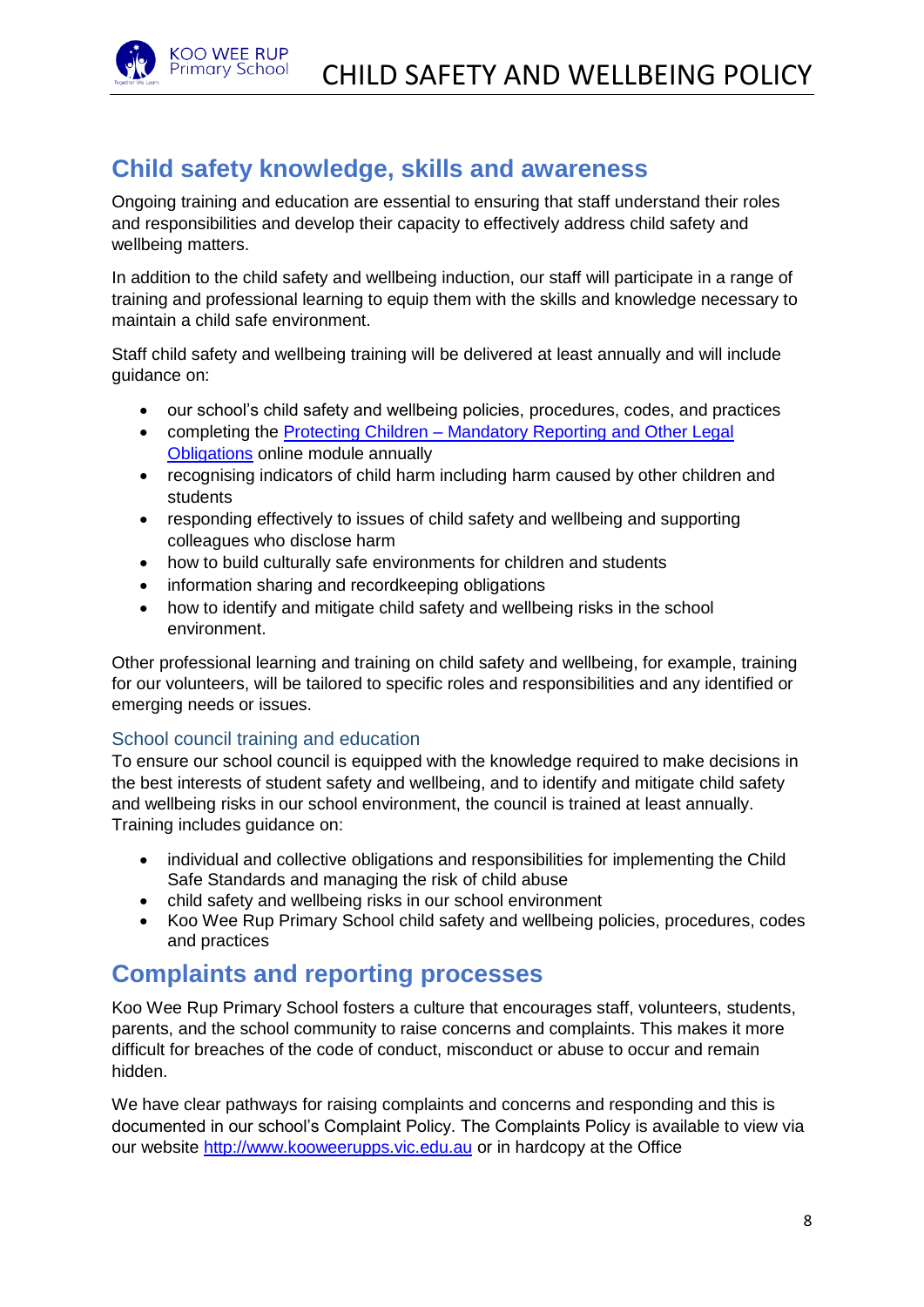

If there is an incident, disclosure, allegation or suspicion of child abuse, all staff and volunteers (including School Council employees) must follow our Child Safety Responding and Reporting Obligations Policy and Procedures which is available to view via our website [http://www.kooweerupps.vic.edu.au](http://www.kooweerupps.vic.edu.au/) or in hardcopy at the Office. Our policy and procedures address complaints and concerns of child abuse made by or in relation to a child or student, school staff, volunteers, contractors, service providers, visitors or any other person while connected to the school.

As soon as any immediate health and safety concerns are addressed, and relevant school staff have been informed, we will ensure our school follows:

- the [Four Critical Actions](https://www.education.vic.gov.au/Documents/about/programs/health/protect/FourCriticalActions_ChildAbuse.pdf) for complaints and concerns relating to adult behaviour towards a child
- the [Four Critical Actions: Student Sexual Offending](https://www.education.vic.gov.au/school/teachers/health/childprotection/Pages/stusexual.aspx) for complaints and concerns relating to student sexual offending

Our Student Wellbeing and Engagement Policy and Bullying Prevention Policy, both of which are available to view via our website [http://www.kooweerupps.vic.edu.au](http://www.kooweerupps.vic.edu.au/) or in hardcopy at the Office, cover complaints and concerns relating to student physical violence or other harmful behaviours.

#### **Communications**

Koo Wee Rup Primary School is committed to communicating our child safety strategies to the school community through:

- ensuring that key child safety and wellbeing policies are available on our website including the Child Safety and Wellbeing Policy (this document), Child Safety Code of Conduct, and the Child Safety Responding and Reporting Obligations (including Mandatory Reporting) Policy and Procedure
- displaying PROTECT posters in all classrooms
- updates in our school newsletter
- ensuring that child safety is a regular agenda item at school leadership meetings, staff meetings and School Council meetings.

## **Privacy and information sharing**

Koo Wee Rup Primary School collects, uses, and discloses information about children and their families in accordance with Victorian privacy laws, and other relevant laws. For information on how our school collects, uses and discloses information refer to: **Schools'** [Privacy Policy.](https://www.education.vic.gov.au/Pages/schoolsprivacypolicy.aspx)

#### **Records management**

We acknowledge that good records management practices are a critical element of child safety and wellbeing and manage our records in accordance with the Department of Education and Training's policy: [Records Management –](https://www2.education.vic.gov.au/pal/records-management/policy) School Records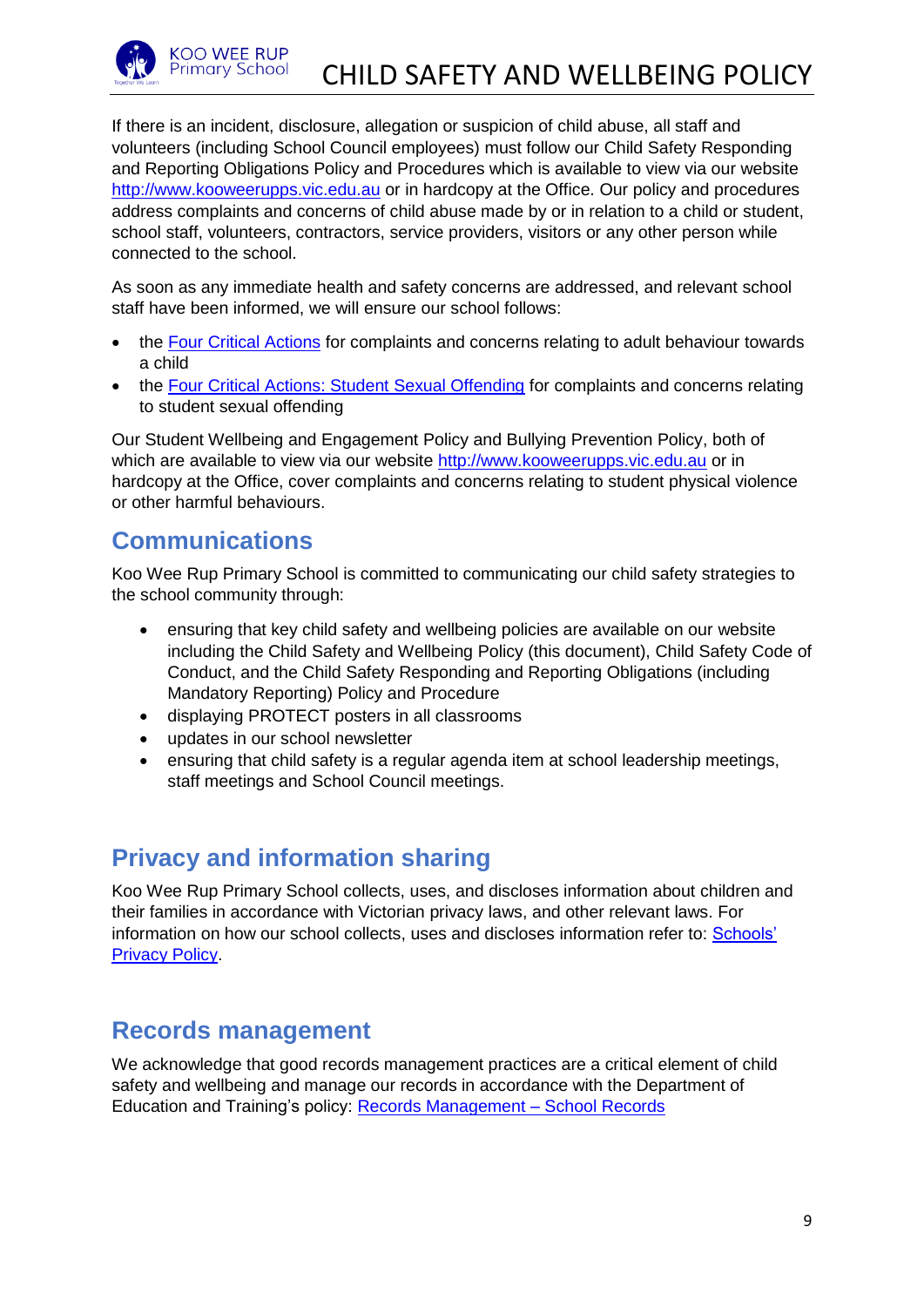

### **Review of child safety practices**

At Koo Wee Rup Primary School, we have established processes for the review and ongoing improvement of our child safe policies, procedures, and practices.

We will:

- review and improve our policy every 2 years or after any significant child safety incident
- analyse any complaints, concerns, and safety incidents to improve policy and practice
- act with transparency and share pertinent learnings and review outcomes with school staff and our school community.

### **Related policies and procedures**

This Child Safety and Wellbeing Policy is to be read in conjunction with other related school policies, procedures, and codes. These include our:

- Bullying Prevention Policy
- Child Safety Responding and Reporting Obligations Policy and Procedures
- Child Safety Code of Conduct
- Complaints Policy
- Digital Technologies Policy
- Inclusion and Diversity Policy
- Student Wellbeing and Engagement Policy
- Visitors Policy
- Volunteers Policy

Related Department of Education and Training policies

- [Bullying Prevention and Response Policy](https://www2.education.vic.gov.au/pal/bullying-prevention-response/policy)
- [Child and Family Violence Information Sharing Schemes](https://www2.education.vic.gov.au/pal/information-sharing-schemes/policy)
- [Complaints Policy](https://www2.education.vic.gov.au/pal/complaints/policy)
- [Contractor OHS Management Policy](https://www2.education.vic.gov.au/pal/contractor-ohs-management/policy)
- [Digital Learning in Schools Policy](https://www2.education.vic.gov.au/pal/digital-learning/policy)
- [Family Violence Support](https://www2.education.vic.gov.au/pal/family-violence-support/policy)
- [Protecting Children: Reporting Obligations Policy](https://www2.education.vic.gov.au/pal/protecting-children/policy)
- [Policy and Guidelines for Recruitment in Schools](https://www2.education.vic.gov.au/pal/recruitment-schools/policy-and-guidelines)
- [Reportable Conduct Policy](https://www2.education.vic.gov.au/pal/reportable-conduct-scheme/policy)
- [Student Wellbeing and Engagement Policy](https://www2.education.vic.gov.au/pal/student-engagement/policy)
- [Supervision of Students Policy](https://www2.education.vic.gov.au/pal/supervision-students/policy)
- [Visitors in Schools Policy](https://www2.education.vic.gov.au/pal/visitors/policy)
- [Volunteers in Schools Policy](https://www2.education.vic.gov.au/pal/volunteers/policy)
- [Working with Children and other Suitability Checks for School Volunteers and Visitors](https://www2.education.vic.gov.au/pal/suitability-checks/policy)

Other related documents

- [Identifying and Responding to All Forms of Abuse in Victorian Schools](https://www.education.vic.gov.au/Documents/about/programs/health/protect/ChildSafeStandard5_SchoolsGuide.pdf)
- [Four Critical Actions for Schools](https://www.education.vic.gov.au/Documents/about/programs/health/protect/FourCriticalActions_ChildAbuse.pdf)
- [Identifying and Responding to Student Sexual Offending](https://www.education.vic.gov.au/Documents/about/programs/health/protect/SSO_Policy.pdf)
- [Four Critical Actions for Schools: Responding to Student Sexual Offending](https://www.education.vic.gov.au/Documents/about/programs/health/protect/FourCriticalActions_SSO.pdf)